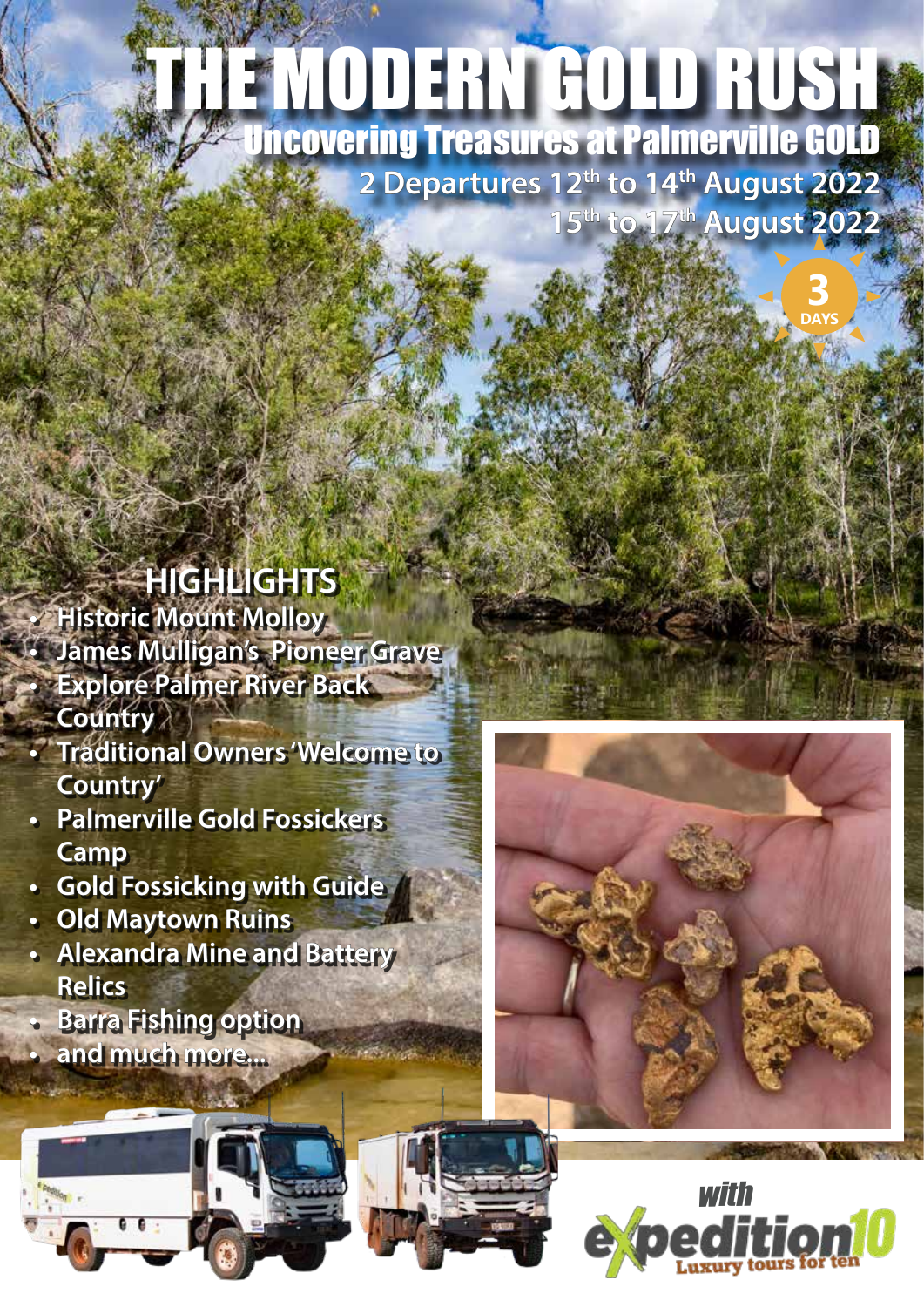### **2 Departures 12th to 14th August 2022 15th to 17th August 2022** ARY DAY GOLD RUSH Uncovering Treasures at Palmerville GOLD **3**



3 Days**\$1873**pp twin/double share

#### **Includes:**

Pick Up Port Douglas Accommodation **Spacious 10 seat 4X4 Touring Coach Fully Equipped 4X4 Support Vehicle**

#### **Accommodation**

2 nights Ensuite Cabins **Meals**

- 2 Breakfasts
- 3 Lunches
- 2 Dinners

All Attractions listed in itinerary (other than those stated optional) **MAXIMUM GROUP SIZE - 10**

**Lake on Palmerville Station**

**DAYS**

**In 1873 prospector James Venture Mulligan came to the Palmer River and unearthed 102 ounces of gold. His discovery led to one of the last great goldrushes in Australia which saw 17,000 hopeful prospectors exploring the Palmer River region searching for their own fortune in gold.** 

**On this tour into the Palmer River region, learn of aboriginal history, discover Maytown Gold town relics and maybe ever uncover your very own fortune in gold.**

## **ITINERARY**

#### **PLEASE NOTE**

Tour departs and ends in Port Douglas. Travellers joining tour should be prepared to board coach 30 mintues prior to departure time on itinerary.

#### **Day 1 - 12 August 2022 or 15 August 2022 Port Douglas to Palmerville Gold Meals LD Departs Port Douglas 7:00am**



Following motel pick-ups your luxury 10 seat 4X4 tour coach will travel inland to the former mining town of Mount Molloy. A former publican in Mount Molloy, James Mulligan, was instrumental in the gold rush which exploded in the Palmer River region in the 1870's. Even though James Mulligan was a publican he actually didn't drink! James was killed at the pub trying to break up a fight. We will visit his grave in the local cemetery prior to departing town.

Travel along the Mulligan Highway through Mount Carbine and on to Palmer River Roadhouse. Take this opportunity to enjoy a refreshing drink and a wander through the small museum housing Palmer Goldfield relics.

Our trail to Palmerville Gold traverses some ruggedly beautiful country. It would have been a real challenge for the prospectors making their way to the goldfields.

Our hosts will greet us at Palmerville Gold, located near Cannibal Creek. On arrival, check into your ensuite cabins while lunch is prepared by your eXpedition10 crew.

This afternoon, visit the old mining site village of Maytown. Wandering through the old streets, try to imagine what it would have been like living in such a remote location during the golden years with its shady characters and everyone hellbent on finding gold, while trying to survive the unbearable humid wet seasons and harsh dry's.

Back at Palmerville Gold there'll be time to freshen up and to prepare for a special visit from one of the Traditional Owners who will welcome us to country and share stories around the campfire.

#### **Accommodation Palmerville Gold Ensuite Cabins**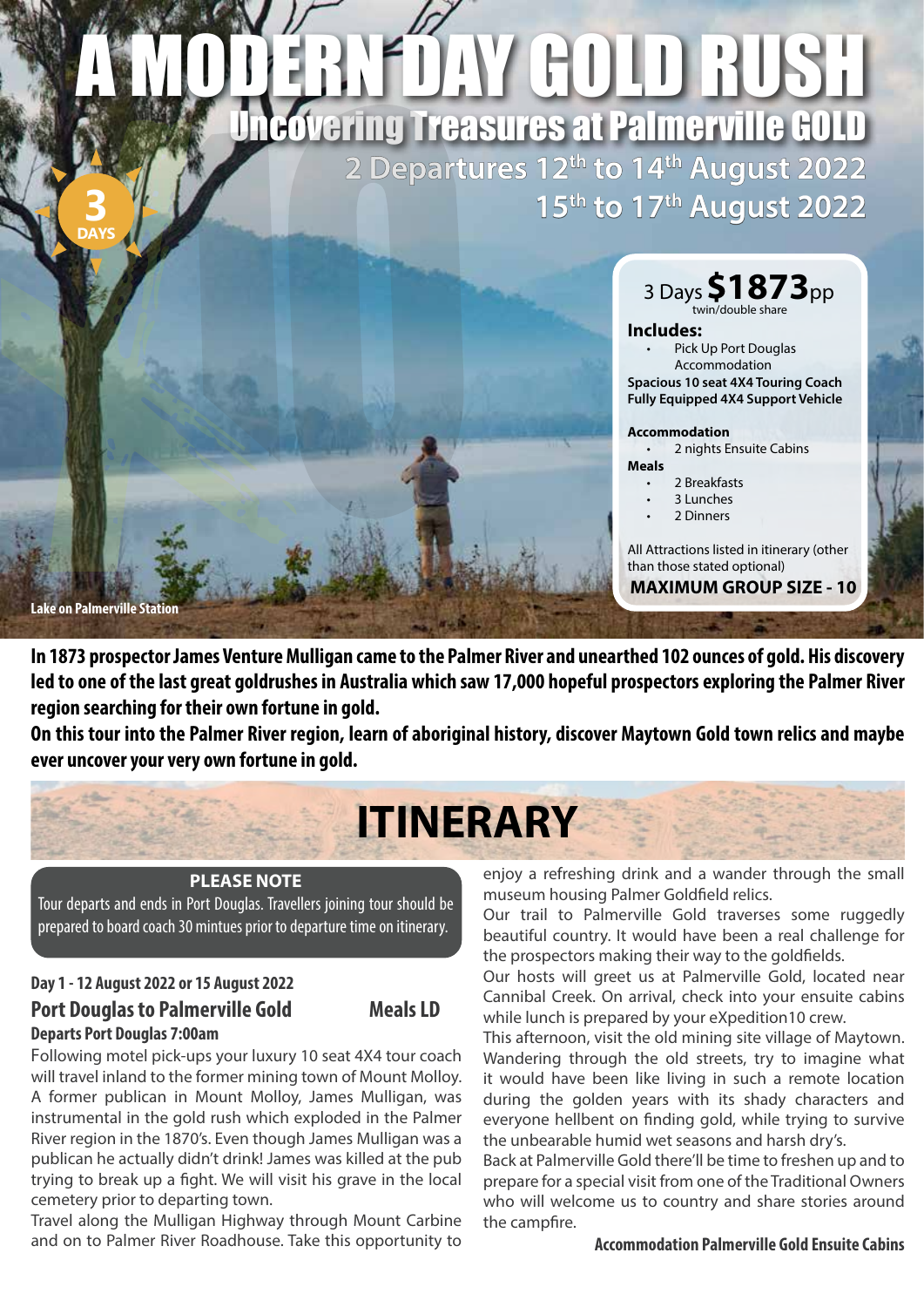### **Day 2 - 13 August 2022 or 16 August 2022**

#### **In Search of Palmerville Gold Meals BLD**

Enjoy a hearty breakfast, then reboard the coach to travel to the goldfields where we will spend the best part of the day fossicking and detecting with the latest gold detecting equipment and accompanied by very experienced guide who will share their knowledge and giving us the very best opportunity to find this elusive, highly sought precious metal – GOLD! Lunch will be prepared on the site by your eXepition10 crew to give you maximum time in the field to find your fortune and return to camp with a heavier load.

Freshen up for dinner before returning to the camp fire to share stories of today's experiences in the gold field. **Accommodation Palmerville Gold Ensuite Cabins**

#### **Day 3 - 14 August 2022 or 17 August 2022**

#### **Back to Port Douglas Meals BL**

This morning there will be time for more fossicking, exploring or, for any fishing enthusiasts, try their luck barramundi fishing in one of the lily fringed Palmerville lakes. There have been reports of huge fish being caught here. Good Luck. You never know, we may even be able to cook up a fresh fish lunch. Soon after lunch, return to Port Douglas awash with knowledge and (hopefully) wealthier in GOLD!